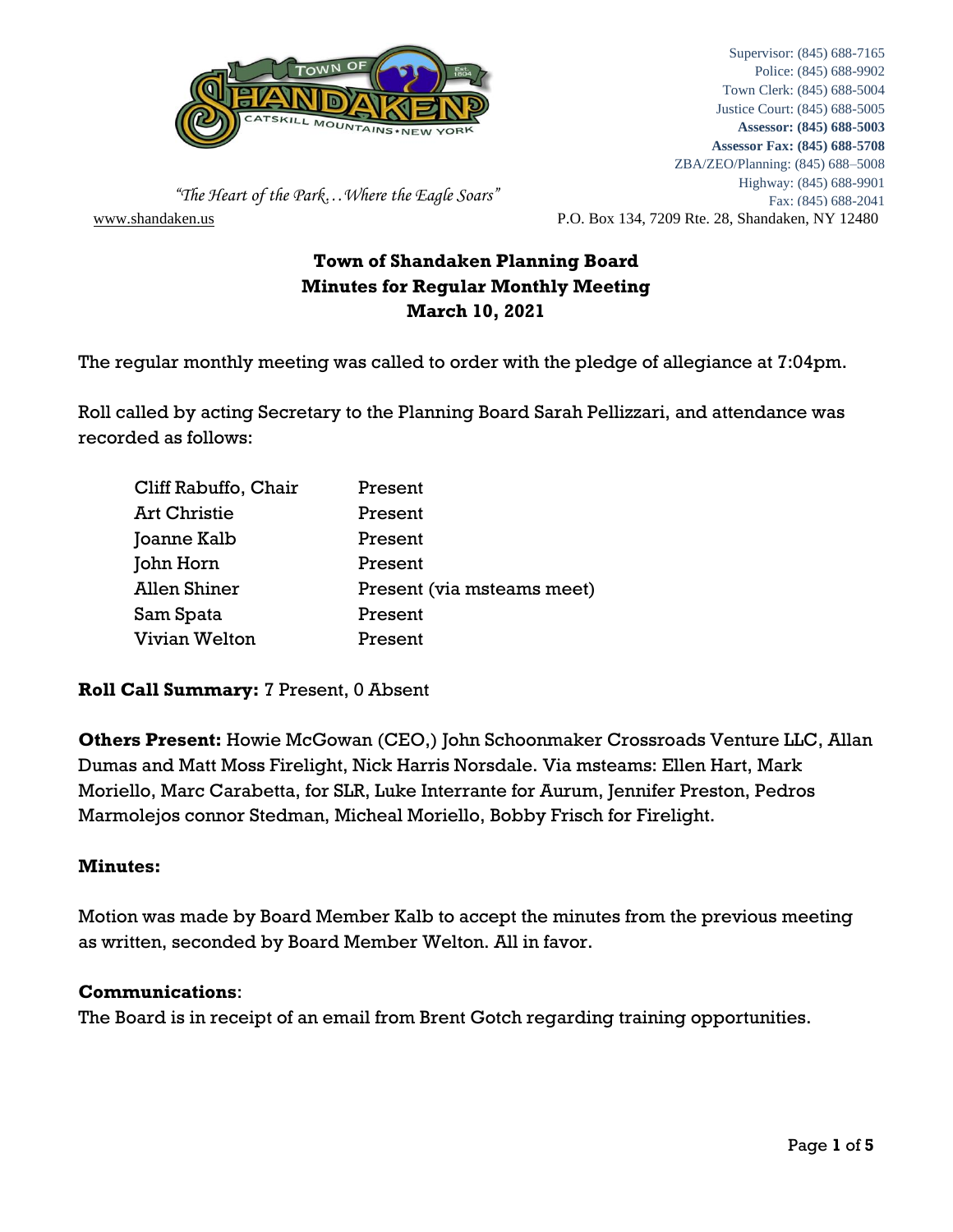### **Old Business:**

### Crossroads/Belleayre Resort at Catskill Park

Crossroads/Belleayre Resort is represented in person by Jack Shoonmaker. Chair Rabuffo states that Crossroads/Belleayre Resort at Catskill park has been unable to do any work and they are requesting an extension on the Special Use Permit and Site Plan Approval for a period of one year. Chair Rabuffo requests the board to make a motion for a resolution. Board member Kalb makes a motion to allow an extension for a period of one year for the special permit application. Board member Christie seconds the motion. Roll call vote as follows:

Cliff Rabuffo Yes Art Christie Yes Joanne Kalb Yes John Horn Yes Allen Shiner Yes Sam Spata Yes via msteams Vivian Welton Yes

Motioned Accepted.

#### Firelight

Matt Moss applicant for Firelight, along with Allan Dumas present a signage plan, elevation, renderings of buildings, architectural, and landscape plans to share for initial feedback prior to next week when they will submit a full plan of drawings. The rest of their design team is present via msteams. Matt Moss states that given feedback in the previous workshop with the board that they have moved some of the campsites back from the original location ten feet, and in some cases fifteen feet. Allan Dumas continues to show the current architectural drawings for the site. Matt Moss says aside from moving campsites back the plan is very similar to the original plan submitted to the board. They both continue to go thru the drawings showcasing the landscape, lighting plan, engineering details, buildings, lobby tent, event tent, support tent, and lodging sites. The board asks only a few questions in regard to this unofficial site plan. Board member Kalb asks how an emergency vehicle will be able to access each tent. To which Allan Dumas says they own a golf cart with full size stretcher on back, or certainly any emergency vehicle will have access to walking path because it is wide enough. Board member Horn asks which part of the year they will be open. Matt Moss answers May thru October. When phase two is presented by Matt Moss and Allan Dumas they go over the event tent and support tent. They state these tents offer no food service or do any cooking. Board member Christie asks if the event tent is full as well as sites what is capacity? To which the answer from Matt Moss is 200 for event and the tent sites are 226. He states that there is no intention of throwing separate events in regard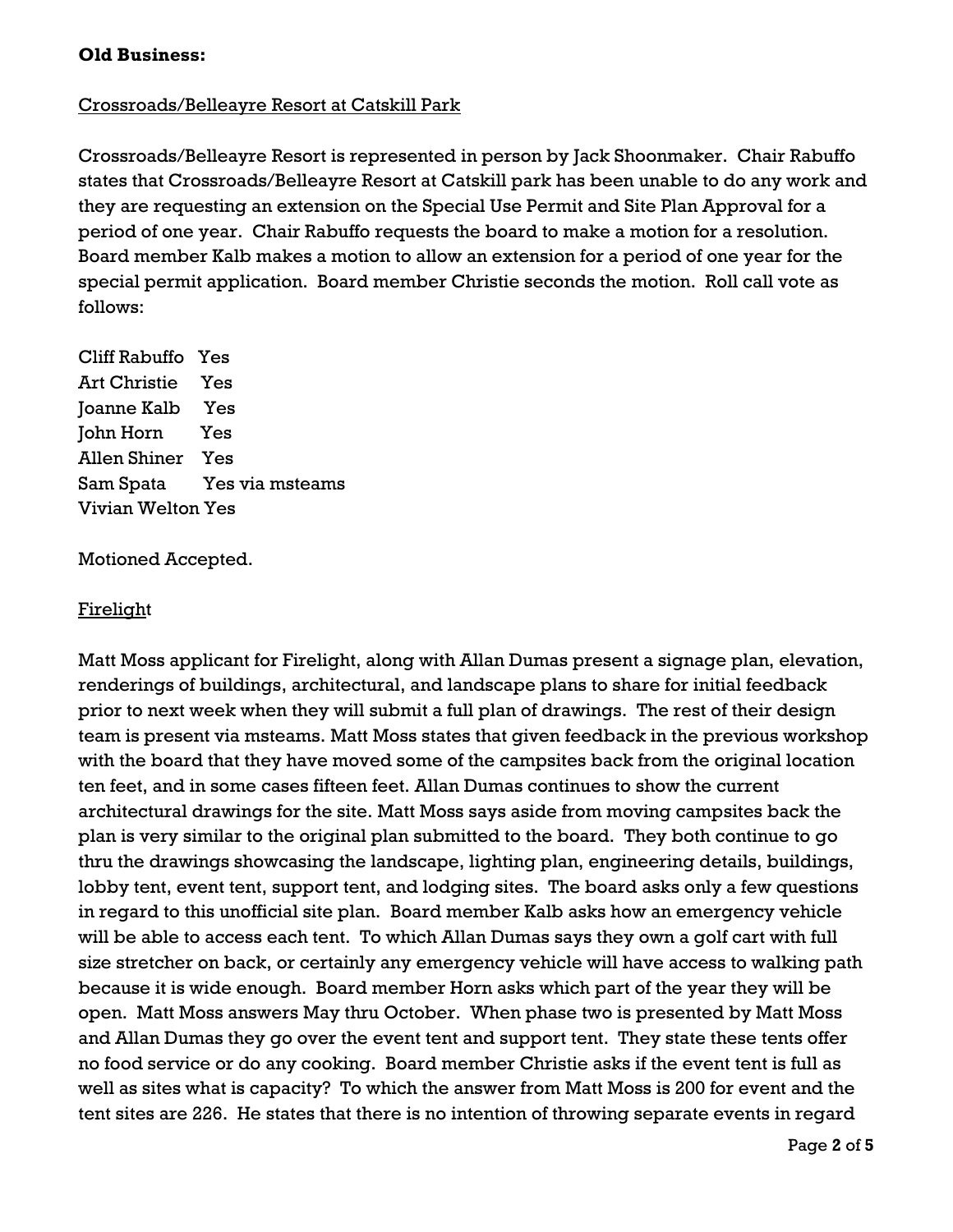to the people staying. He also states Firelight intends on employing 50 people for the season, and having 3-5 staff year round. Allan Dumas shows on this site plan is the entrance has moved 60 ft south of current entrance. Matt Moss states they have been in discussion with their neighbors across the street, and they will be within 135 ft of their entrance to avoid conflict. County has given them feedback that there will be no off set needed. Matt Moss continues to say that they are submitting the updated EAF, and submitting the full site plan next week. Board member Welton asks purposed opening? To which Matt Moss answers May 2022. Ellen Hart of SLR requests that along with their official submission of site plan that they include the comment letter that was circulated to them on January  $T<sup>th</sup>$ , 2021.

## Aurum

Luke Interrante via msteams applicant for Aurum project informs the board that he is hoping to hear back from the other agencies in review to their prior submissions. He states two requests for the planning board. One being the board refers the project to county board before they make a SEQR review. His second request for the planning board is to have a public hearing under the SEQR guidelines. Stating that it would help to get some feedback and keep the ball rolling. Ellen Hart asks if lead agency was circulated for the planning board. Luke Intterrante confirms that yes it was done. He states that Ulster county board and the Board of Health are in receipt of the circulated packet. Ellen asks for that confirmation and the dates of receival be forwarded to her. Ellen proceeds to explain that issues with SEQR process come up quit often in terms of public hearing. To which she explains the board can hold a public hearing for the SEQR process or they can hold a public hearing after the SEQR process is complete for the site plan review. She continues to explain that there can be a public hearing for both, but the public hearing for site plan review can't take place until the SEQR process is complete and a neg dec has been made. Luke Interrante continues to request a SEQR public hearing from the board to help them gage any public concerns or comments which could then be rolled into their site plan. Board member Weston makes a motion to have a SEQR public hearing at the next monthly planning board meeting. Board member Spata seconds the motion. Roll call vote as follows:

Cliff Rabuffo Yes Art Christie Yes Joanne Kalb Yes John Horn Yes Allen Shiner Yes Sam Spata Yes via msteams Vivian Welton Yes

Motion Accepted. Chair Rabuffo sets the public hearing time for 7pm April 14, 2021

## Norsdale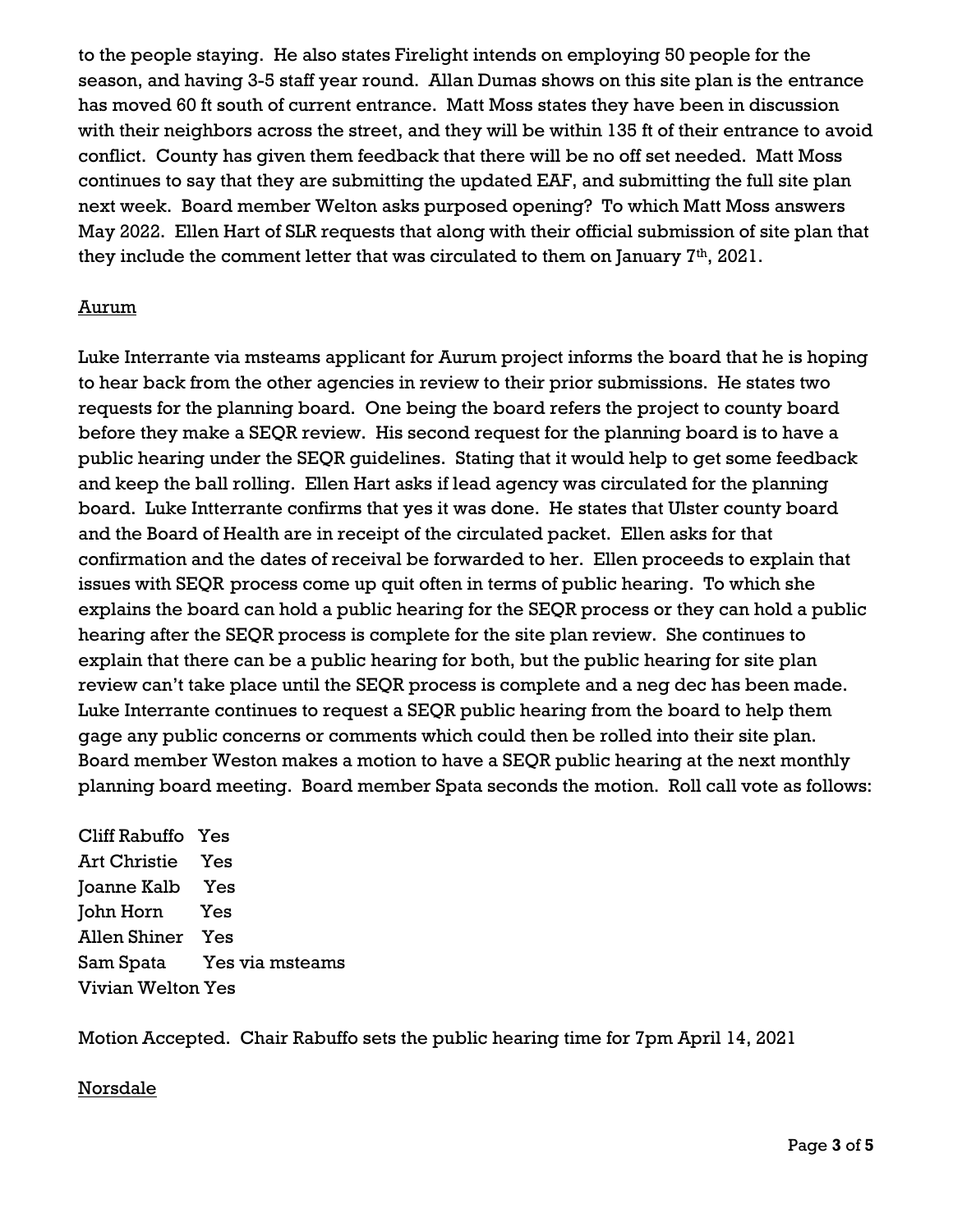The board is in receipt of an application for special use permit submitted by Nick Harris/Norsdale LLC. The applicant is requesting special permit to operate a nine room short term rental in his house and in the pre existing motel structure. Board member Shiner requests clarification to the necessity for the board to issue a special permit on this applicant since they had renovated a pre- existing structure. Board member Kalb responds that it was a home prior. Board member Shiner proceeds to say that the applicant was issued a building permit by our zoning and building enforcer. Board member Shiner continues to pose the question why did CEO Mcgowan grant a building permit to a motel if its not a motel. Board member Shiner states that the building permit issued was to repair existing four motel units. Board member Shiner also points out that the tax record should show that the owner has probably been paying taxes as well on an existing motel structure. Board member Shiner states there are other structures in our town that are fixed up and opened and he doesn't understand why this is any different. CEO Mcgowan states he issued the building permit under the guidelines that a site plan review would need to be issued. Board member Kalb states that the structure wasn't in use for many many years. Board member Shiner points out and questions out and questions again that restaurants have re-opened after not being used for many years and the town has done nothing about it, but the board has to make an acception for this applicant, and make them apply for a site plan revision? Board member Shiner comments that he feels the applicant is pre- existing, and he bets if we look at the tax records the applicant has been paying taxes for the motel. CEO Mcgowan states that the applicant has every right to fix a structure on their property. But they are taking the chance that they may not be issued a special use/site plan revision permit. Board member Shiner says he doesn't see it that way. To which CEO Mcgowan states that special use permit/site plan revision permit is required in every zone in The Town of Shandaken for a motel hotel or inn. Board member Shiner interrupts to say "unless it is pre existing'. CEO Mcgowan agrees it was pre-existing and non-conforming, however it wasn't in use for many many years. CEO Mcgowan also points out the applicant wants to change the existing residential home into motel which would be a change of use permit going from residentual property to a motel. CEO Mcgowan reiterates he advised them of this process after board member Shiner asks again why the applicant was given a building permit before a special use permit was given.

The applicant Nick Harris asks to speak and comment and states their contractor was advised by the CEO Mcgowan, however their contractor never advised them. Nick states since they weren't aware of this issue until they went to obtain the certificate of occupancy. Chair Rabuffo states the applicant is here to open the property as a motel. Nick then states that the entire property will operate as an Airbnb, and no one will live in the house. Nick continues to say they do not want to operate as motel. Board member Shiner asks how many properties in this town are an Airbnb that have never come to the board for a special use permit/site plan application. To which the entire board and CEO Mcgowan unanimously respond "all of them'. The question is raised by board member Kalb for CEO Mcgowan as to where the short term rental committee is in regard to presenting to the town? CEO Mcgowan states he thinks it is on the next town board agenda, and after that will be presented to the planning board and zoning board of appeals, and then up for public